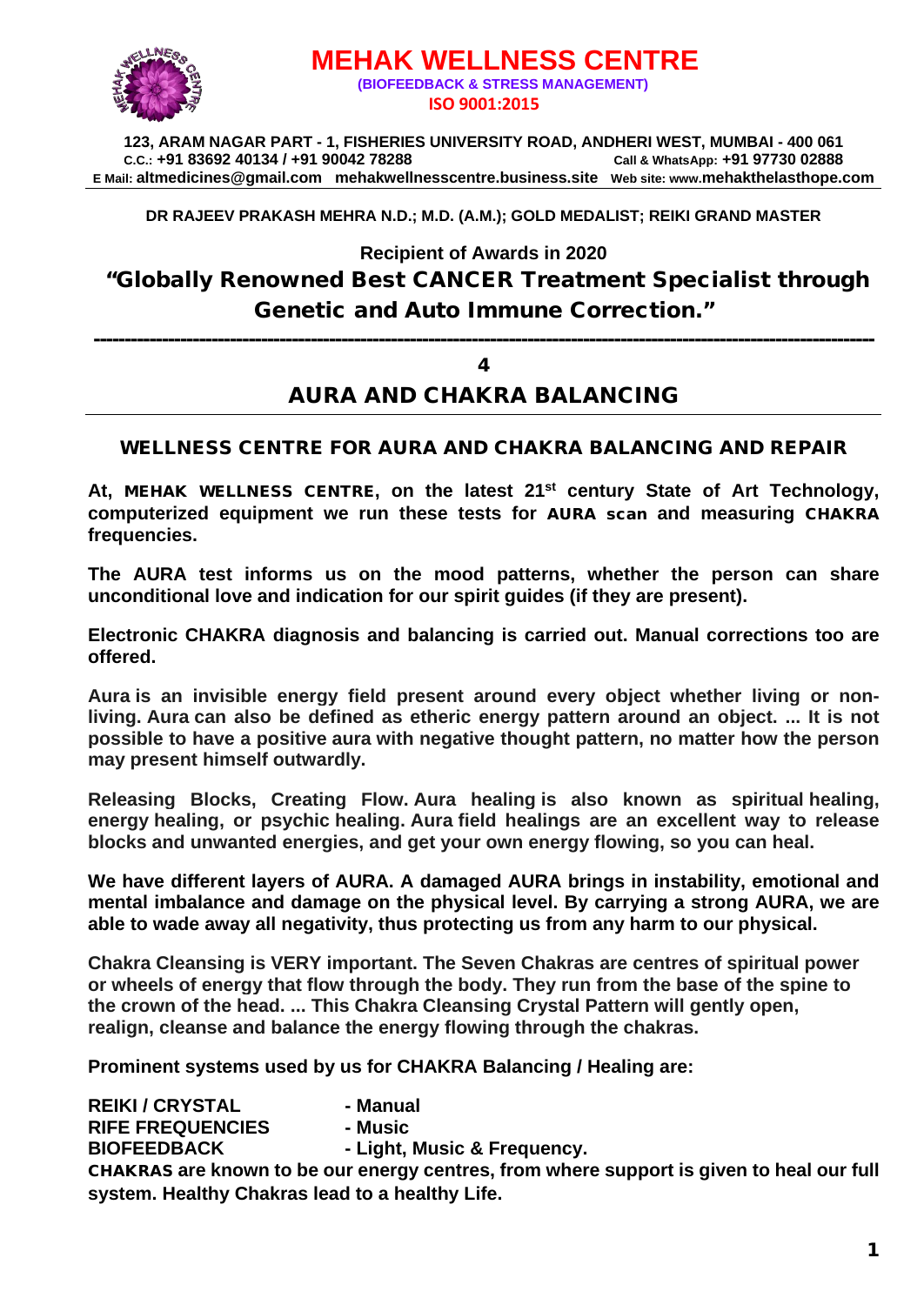**We recommend all to have their** CHAKRAS **examined and balanced at regular intervals. This would help in leading a healthy and balanced life.** 

**We advise to COMPLEMENT our services, with the ongoing therapies / treatment for better and faster results.**

**We strongly recommend** DETOX **procedure. This should be started immediately.**  COLLOIDAL SILVER WATER, ANTIOXIDANT HYDROGEN RICH WATER **and use of** ZAPPER**. Not to forget** Liquid Chlorophyll. RADIONICS **and** RIFE FREQUENCIES **for basic corrections; start immediately on the** RADIONICS **maintenance kit.** DIETARY SUPPLEMENTS (HemoHIM) **for speedy recovery.** NON-INVASIVE **therapy is administered, which could take** 18 to 72 **sittings depending on the individual's resistance from within and the body's ability to** HEAL.

For AURA and CHAKRA balancing and repair, a 21 days session is recommended.

## DIAGNOSIS for AURA and CHAKRA Available

### SUPPORT for AURA and CHAKRA

### AURA SCAN Available

- **Rs. 1,800/- Consultation / Dowsing.**
- **Rs. 6,000/- Aura & Chakra Computer SCAN.**
- **Rs.12,000/- Aura & Chakra Diagnosis (with feedback for top 3 imbalanced chakras)**
- **Rs.12,000/- Feedback for top 3 imbalanced Chakras. (Chakra Balancing)**
- **Rs. 1,800/- Rife Frequency Therapy. (Music 30 minutes)**
- **Rs. 750/- Reiki – Chakra balancing.**

**Cost of other related Therapies, Detoxification & Supplements / Frequency medication is recommended in the Supplement Chart. Book your SUPPLEMENT CHART for details. (12 weeks of Therapy with 24 weeks of Supplements, helps in balancing most issues).**

**[Clients booking DIAGNOSIS PACKAGE would be termed as REGISTERED IN HOUSE CLIENTS. They would be entitled for preference in booking sessions and for CASH Discounts wherever applicable (In House Products & Sessions). For Therapies, book minimum 18 sittings, to avail 25% CASH DISCOUNT & 1/3RD on 36 sittings booked. Maintain a Security Deposit of Rs.10,000/- and in multiples to get CASH Discount. Clients without maintaining Security Deposit Pre-Book your Products / Sessions a week / 7 days in advance with Full CASH payment, book minimum 18 sittings, to avail CASH DISCOUNT.]**

DR RAJEEV PRAKASH MEHRA **recipient of Certificate of Excellence Award for 2018 - 2019**

### "BEST CANCER SPECIALIST IN ASIA"

&

# "BEST CANCER SPECIALIST DOCTOR OF THE YEAR"

MEHAK WELLNESS CENTRE **– Awarded**

"TOP DIAGNOSTIC CENTRE IN MUMBAI"

**AMONGST THE TOP 10 DIAGNOSIS CENTRES IN MUMBAI. MAY 2019. BY SILICONINDIA.COM**